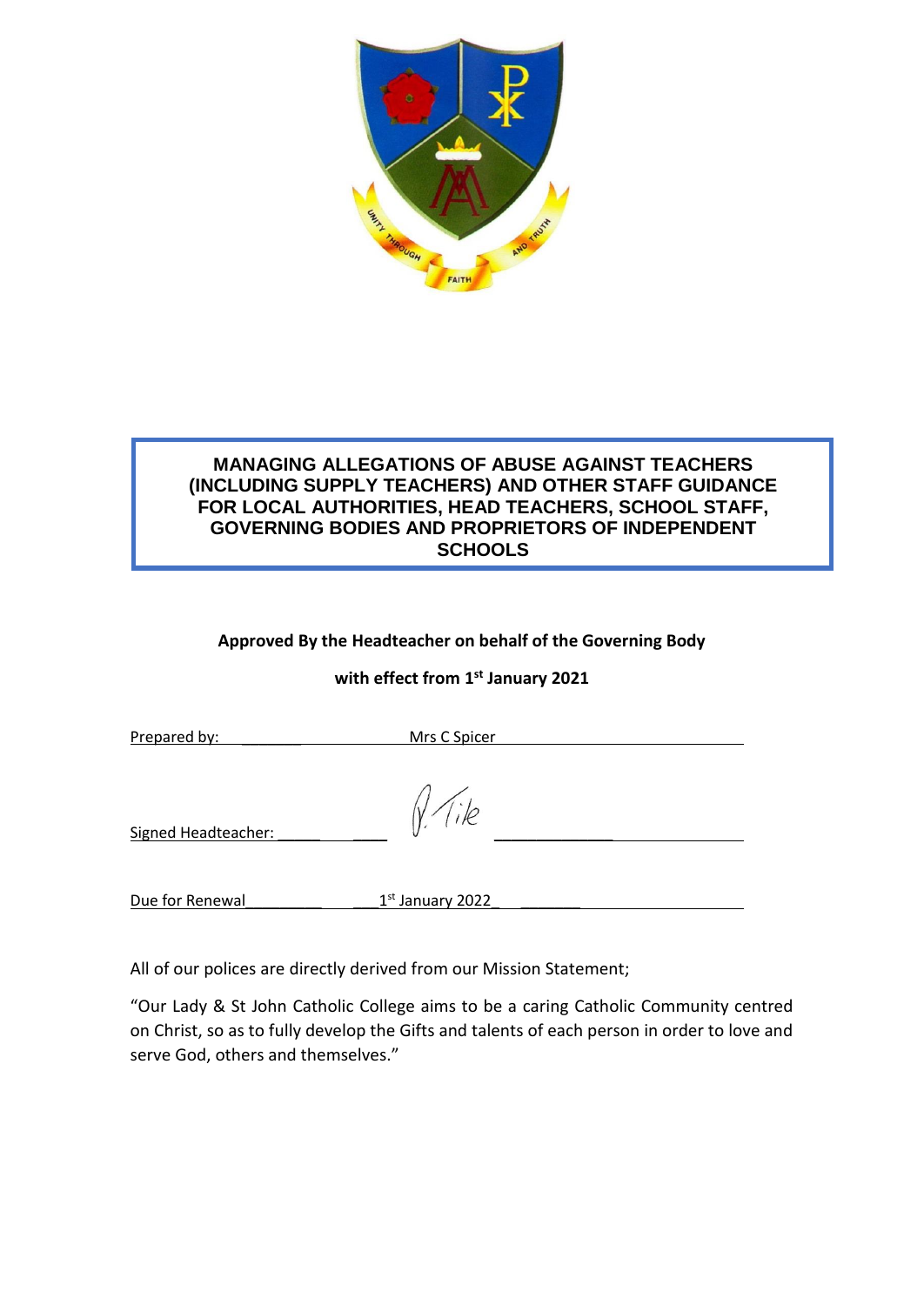# **About this guidance**

This is statutory guidance from the Department of Education. Schools, local authorities and FE colleges should have regards to it when carrying out duties relating to handling allegations against teachers and other staff.

# **What legislations does this guidance relate to?**

- The Children Act 1989
- Section 175 of the Education Act 2002 (local authorities, governing bodies of maintained schools and institutions in the further education sector)
- Section 157 of the Education Act 2002 and the Education (Independent School Standards) (England) Regulations 2010
- The Children Act 2004
- Section 11 of the Children Act 2004 (other agencies)
- Section 141F, 141G and 141H3 of the Education Act 2002
- *Keeping Children Safe in Education September 2020*

## **Who is the guidance for?**

*This statutory guidance should be read and followed by:*

- *Governing bodies of maintained school (including maintained nursery schools) and colleges;*
- *Proprietors of independent schools (including academies, free schools and alternative provision academies) and non-maintained special schools. In the case of academies, free schools and alternative provision academies, the proprietor will be the academy trust;*
- *Management committees of pupil referral units (PRU's)*

## **Key Points**

- If an allegation is made against a teacher the quick resolution of that allegation should be a clear priority to the benefit of all concerned. Any unnecessary delays should be eradicated.
- In response to an allegation all other options should be considered before suspending a member of staff: suspension should not be the default option. An individual should be suspended only if there is no reasonable alternative. If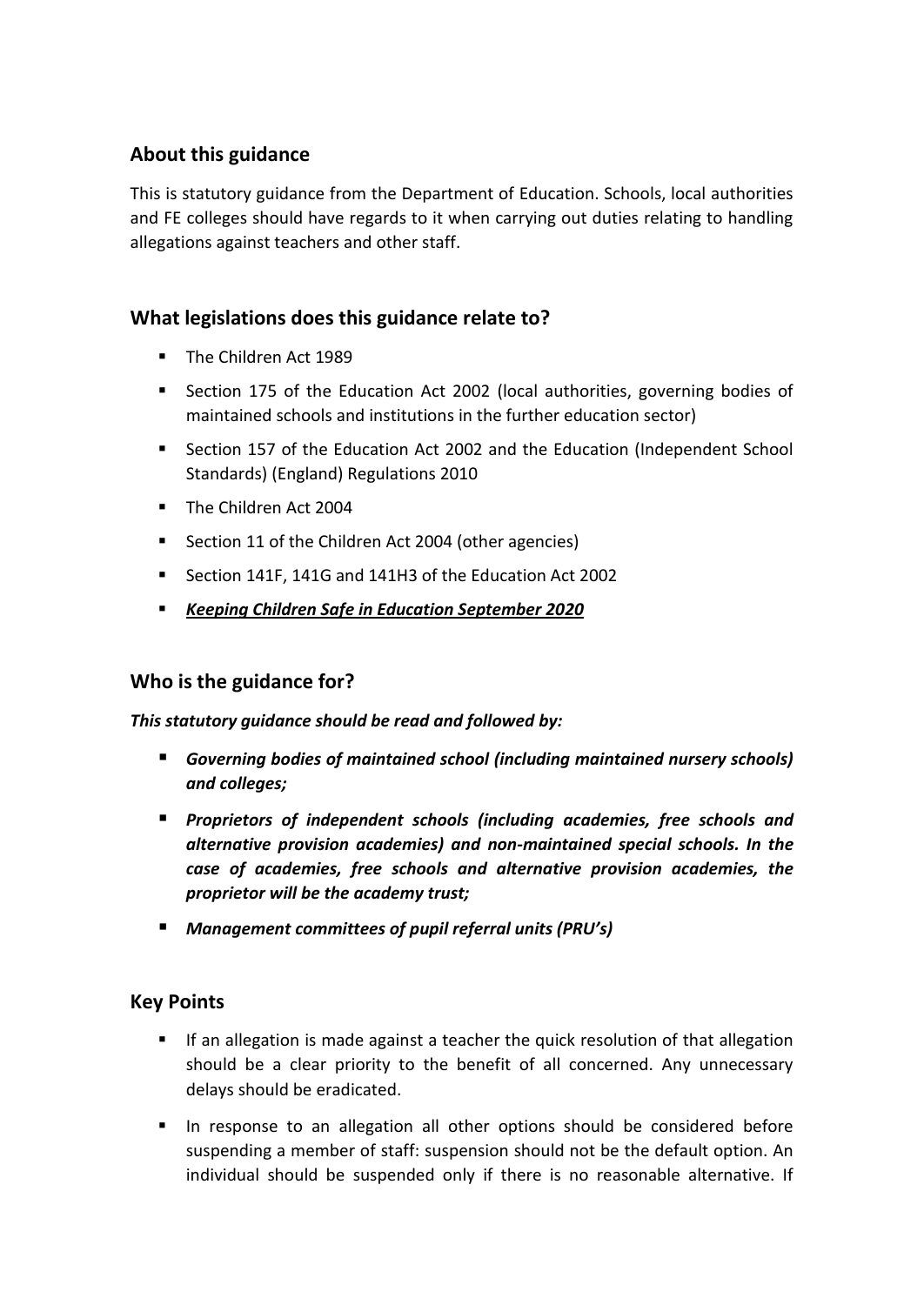suspension is deemed appropriate, the reasons and justifications should be recorded by the employers and the individual notified of the reasons.

- Allegations that are found to be malicious should be removed from personnel records; and any that are unsubstantiated, are unfounded or malicious should not be referred to in employer references.
- Pupils that are found to have made malicious allegations are likely to have breached school behaviour policies. The school or college should therefore consider whether to apply an appropriate sanction, which could include temporary or permanent exclusion (as well as referral to the police if there are grounds for believing a criminal offence may have been committed).
- All schools and FE colleges should have procedures for dealing with allegations. The procedures should make it clear that **all allegations should be reported immediately**, normally to the headteacher, principal or proprietor if it is an independent school. The procedures should also identify the person, often the chair of governors, to whom reports should be made in the absence of the headteacher or principal; or in cases where the headteacher or principal themselves is the subject of the allegation or concern. Procedures should also include contact details for the local authority designated office (LADO) responsible for providing advice and monitoring cases.
- In the 2020 KCSIE there is specific advice around managing allegations of abuse of supply teachers. **The acknowledgement is that even though supply teachers are not directly employed by schools, where there is a concern about a supply teacher, school should deal with the allegation. Supply teachers will be made aware of this on their arrival in school.**
- **EXTED Allegations against supply teachers will be managed by liaising with the supply agency. The expectation is that the supply agency will co-operate fully with school and the LADO during any enquiries or investigations.**
- **School will not just cease to use a supply teacher due to safeguarding concerns. A full investigation will be carried out with the supply agency to find out the facts and liaise with the LADO, where appropriate, to determine a suitable outcome**
- **TRANSFERABLE RISK The updated KCSIE guidance states that, where a member of staff or volunteer is involved in an incident outside of school/college which did not involve children but could have an impact on their suitability to work with children, the managing of allegations of abuse policy should be followed.**

## **Duties as an employer and employee**

*This part of the guidance relate to members of staff, supply teachers and volunteers who are currently working in any school or college regardless of whether the school*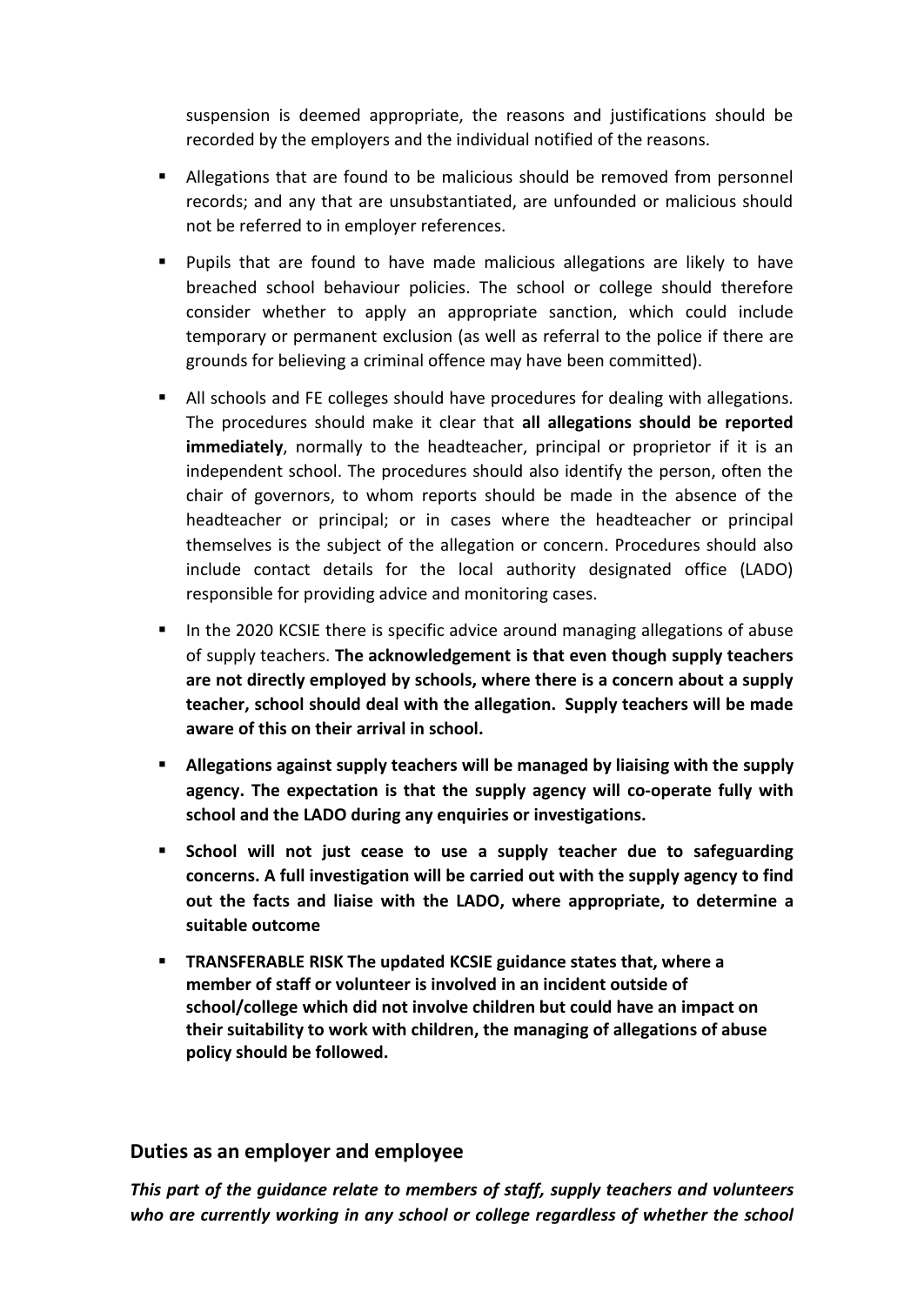## *or college is where the alleged abuse took place. Allegations against a teacher/supply teacher who is no longer teaching should be referred to the police. Historical allegations of abuse should also be referred to the police.*

Employers have a duty of care to their employees. They should ensure they provide effective support for anyone facing an allegation and provide the employee with a named contact if they are suspended.

This guidance is about managing cases of allegations that might indicate a person would pose a risk of harm if they continue to work in regular for close contact with children in their present position, or in any capacity. It should be used in respect of all cases in which it is alleged that a teacher (including a supply teacher) or member of staff (including volunteers) in a school or FE college that provides education for children under 18 years if age has:

a. behaved in a way that has harmed a child, or may have harmed a child;

b. possibly committed a criminal offence against or related to a child; or

c. behaved towards a child of children in a way that indicates he or she would pose a risk of harm if they work regularly or closely with children.

It is essential that any allegation of abuse made against a teacher (including a supply teacher) or other member of staff or volunteer in a school or FE college is dealt with very quickly, in a fair and consistent way that provides effective protection for the child and at the same time supports the person who is the subject of the allegation.

# **Initial Considerations**

The procedures for dealing with allegations need to be applied with common sense and judgement. Many cases may well either not meet the criteria set out above, or may do so without warranting consideration of either a police investigations or enquiries by local authority's children's social care services. In these cases, local arrangements should be followed to resolve cases without delay.

Some rare allegations will be so serious they require immediate intervention by children's social case services and/or police. The LADO should be informed of all allegations that come to a school or FE college's attention and appear to meet the criteria so they can consult police and children's social care services as appropriate.

The following definitions should be used when determining the outcome of allegation investigations:

a) **Substantiated:** there is sufficient identifiable evidence to prove the allegation;

b) **Malicious:** there is clear evidence to prove there has been a deliberate act to deceive and the allegations is entirely false;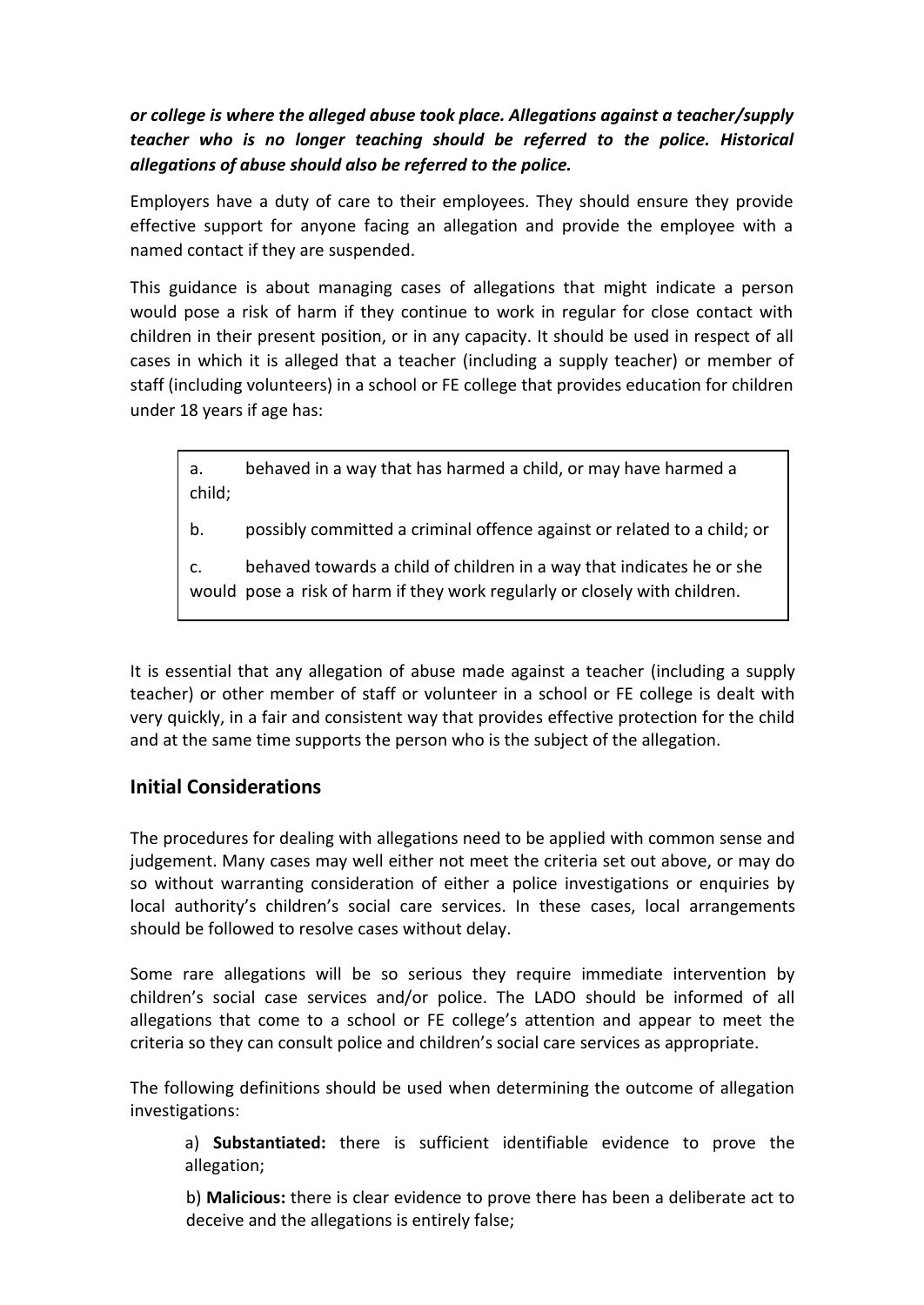c) **False**: there is sufficient evidence to disprove the allegation;

d) **Unsubstantiated**: this is not the same as a false allegation, It means that there is insufficient evidence to provide or disprove the allegation. The term, therefore, does not imply guilt or innocence;

e) **Unfounded:** there is no evidence or proper bases which supports the allegation being made. It might also indicate that the person making the allegation misinterpreted the incident or was mistaken about what they saw. Alternatively, they may not have been aware of all the circumstances.

In the first instance, the headteacher or principal, or chair of governors, chair of the management committee or proprietor of an independent school (the 'case manager') should immediately discuss the allegation with the LADO. The purpose of the initial discussion is for the LADO and the case manager to consider the nature, content and context of the allegation and agree a course of action. The LADO may ask the case manage to provide or obtain relevant additional information, such as previous history, whether the child of their family have made similar allegations and the individual's current contact with children. There may be situations when the case manager will want to involve the police immediately, for example if the person is deemed to be an immediate risk to children or there is evidence of a criminal offence. Where there is no such evidence, the case manager should discuss the allegations with the LADO in order to help determine whether police involvement if necessary.

The initial sharing of information and evaluation may lead to a decision that no further action is to be taken in regard to the individual facing the allegation or concern; in which case this decision and a justification for it should be recorded by both the case manager and the LADO, and agreement reached on what information should be put in writing to the individual concerned and by whom. The case manager should then consider with the LADO what action should follow both in respect of the individual and those who made the initial allegation.

The case manager should inform the accused person about the allegation as soon as possible after consulting the LADO. It is extremely important that the case manager provides them with as much information as possible at that time. However, where a strategy discussion is needed, or police or children's social care services need to be involved, the case manager should not do that until those agencies have been consulted, and have agreed what information can be disclosed to the accused. Employers must consider carefully whether the circumstances of a case warrant a person being suspended from contact with children at the school or whether alternative arrangements can be put in place until the allegation or concern is resolved. All options to avoid suspension should be considered prior to taking that step (Please see further information on suspension below).

*If there* is cause to suspect a child is suffering or is likely to suffer significant harm, a strategy discussion should be convened in accordance with *Working Together to Safeguard Children*. If the allegation is about physical contact, the strategy discussion or initial evaluation with the police should take into account that teachers and other school and FE college staff are entitled to use reasonable force to control or restrain pupils in certain circumstances, including dealing with disruptive behaviour.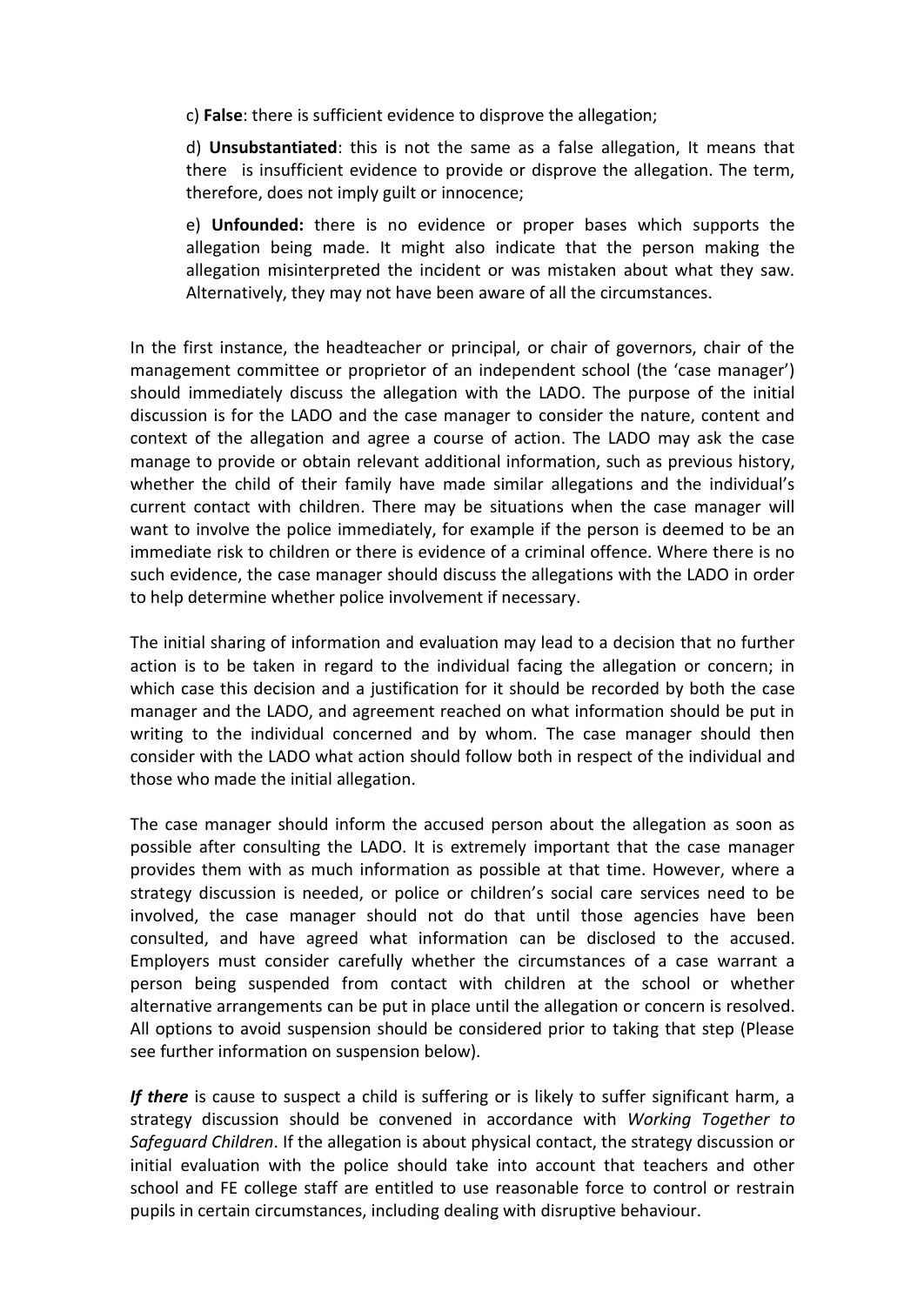Where it is clear that an investigation by the police of children's social care services is unnecessary, o the strategy discussion or initial evaluation decided that is the case, the LADO should discuss the next steps with the case manager. In those circumstances, the options open to the school or FE college depend on the nature and circumstances of the allegation and the evidence and information available, This will range from taking no further action to dismissal or a decision not to use the person's services in future. Suspension should not be the default position: an individual should be suspended only if there is no reasonable alternative.

In some cases, further enquiries will be needed to enable a decision about how to proceed. If so, the LADO should discuss with the case manager how and by whom the investigation will be undertaken. In straightforward cases, the investigation should normally be undertake by a senior member of school of FE college staff.

However, in other circumstances, such as lack of appropriate resource within the school or FE college, or the nature or complexity of the allegation will require an independent investigator. May local authorities already provide for an independent investigation of allegations, often as part of the personnel services that schools and FE colleges can buy in from the authority. It is important that local authorities ensure that schools and FE colleges have access to an affordable facility for independent investigation where that is appropriate.

## **Supporting those involved**

Employers have a duty of case to their employees. They should act to manage and minimise the stress inherent in the allegations process. Support for the individual is key to fulfilling this duty. Individuals should be informed of concerns or allegations as soon as possible and given an explanation of the likely course of action, unless there is an objection by the children's social case services or the police. The individual should be advised to contact their trade union representative, if they have one, or a colleague for support. They should also be given access to welfare counselling for medical advice where this is provided by the employer.

The case manager should appoint a named representative to keep the person who is the subject of the allegation informed of the progress of the case and consider what other support is appropriate for the individual. For staff in maintained schools, that may include support via the local authority occupational health or employee welfare arrangements. Particular case needs to be taken when employees are suspended to ensure that they are kept informed of both the progress of their case and current workrelated issues. Social contact with colleagues and friends should not be prevented unless there is evidence to suggest that such contact is likely to be prejudicial to the gathering and presentation of evidence.

Parents or carers of a child of children involved should be told about the allegation as soon as possible if they do not already know of it. However, where a strategy discussion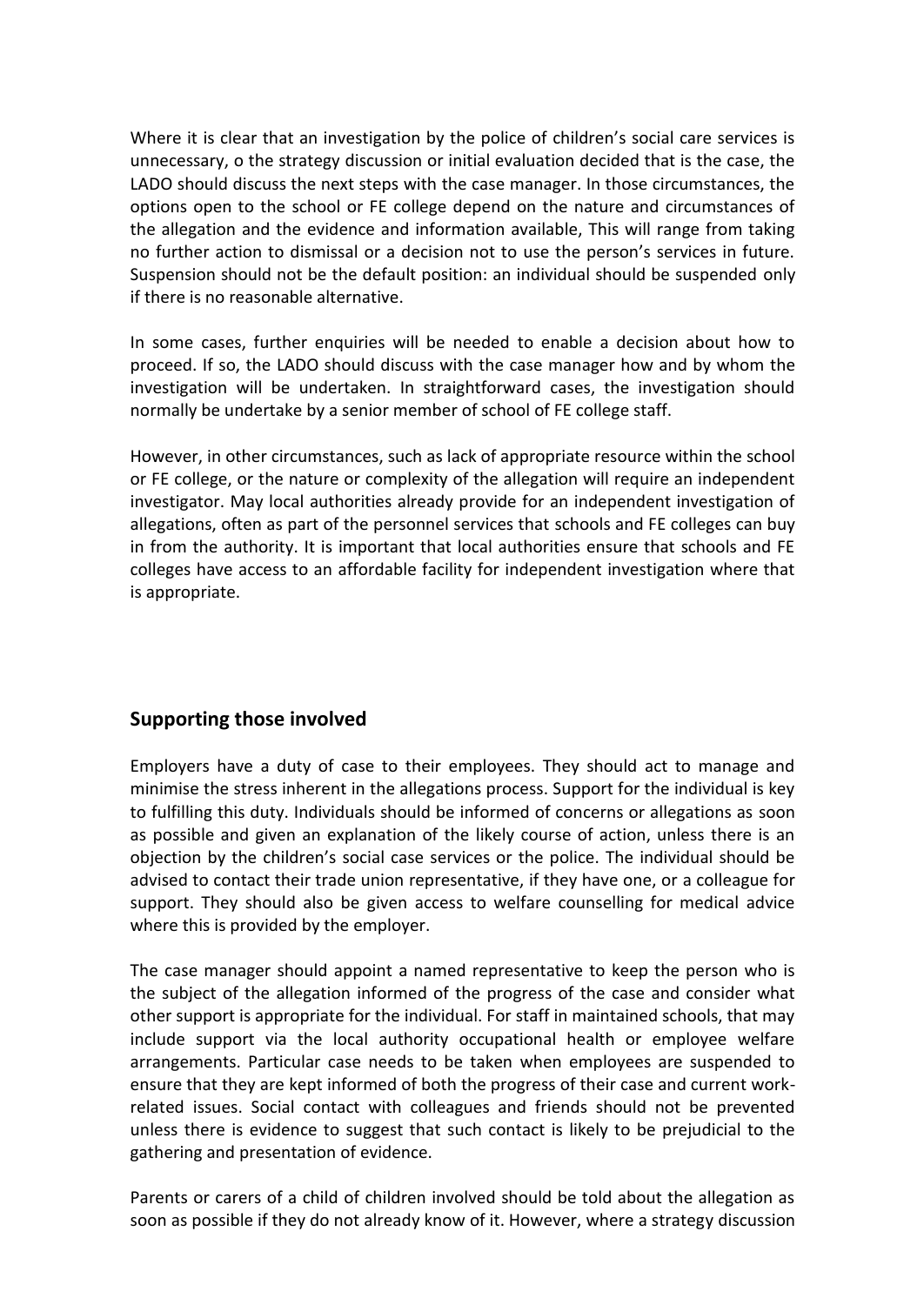is required, or police or children's social care services need to be involved, the case manager should not do so until those agencies have been consulted and have agreed what information can be disclosed to the parents or carers. Parents or carers should also be kept informed about the progress of the case, and told the outcome where there is not a criminal prosecution, including the outcome of any disciplinary process. The deliberation of a disciplinary hearing, and the information taken into account in reaching a decision, cannot normally be disclosed, but the parents or carers of the child should be told the outcome in confidence.  $1$ 

*Parents and carers should also be made aware of the requirement to maintain confidentiality about any allegations made against teachers* (including a supply teacher) *whilst investigations are ongoing as set out in section 141F of the Education*  Act 2002. If parents are carers wish to apply to the court to have reporting restrictions removed, they should be told to seek legal advice.

In cases where a child may have suffered significant harm, or there may be a criminal prosecution, children's social care services, or the police as appropriate should consider what support the child or children involved may need.

# **Confidentiality**

1

It is extremely important that when an allegation is made, the school or FW college makes every effort to maintain confidentiality and guard against unwanted publicity while an allegation is being investigated or considered. The Education Act *2002* introduced reporting restrictions preventing the publication of any material that may lead to the identification of a teacher who has been accused by, or on behalf of, a pupils from the same school (where that identification would identify the teacher as the subject of the allegation). The reporting restrictions apply until the point that the accused person is charged with an offence, or until the Secretary of State or the General Teaching Council for Wales publishes information about an investigation or decision in a disciplinary case arising from the allegation. The reporting restrictions also cease to apply if the individual to whom the restrictions apply effectively waives their right to anonymity by going public themselves or by giving written consent or another to do so or if a judge lifts restrictions in response to a request to do so. The provisions commence on 1 October 2012.

The legislation imposing restrictions makes clear that "publication" of material that may lead to the identification of the teacher who is the subject of the allegation is prohibited. "Publication" includes "any speech, writing, relevant programme of other communication in whatever form, which is addressed to the public at large or any section of the public". This means that a parent who, for example, published details of the allegation on a social networking site would be in breach of the reporting

 $<sup>1</sup>$  In deciding what information to disclose, careful consideration should be given to the provisions of the</sup> Data Protection Act 1998, the law of confidence and, where relevant, the Human Rights Act 1998.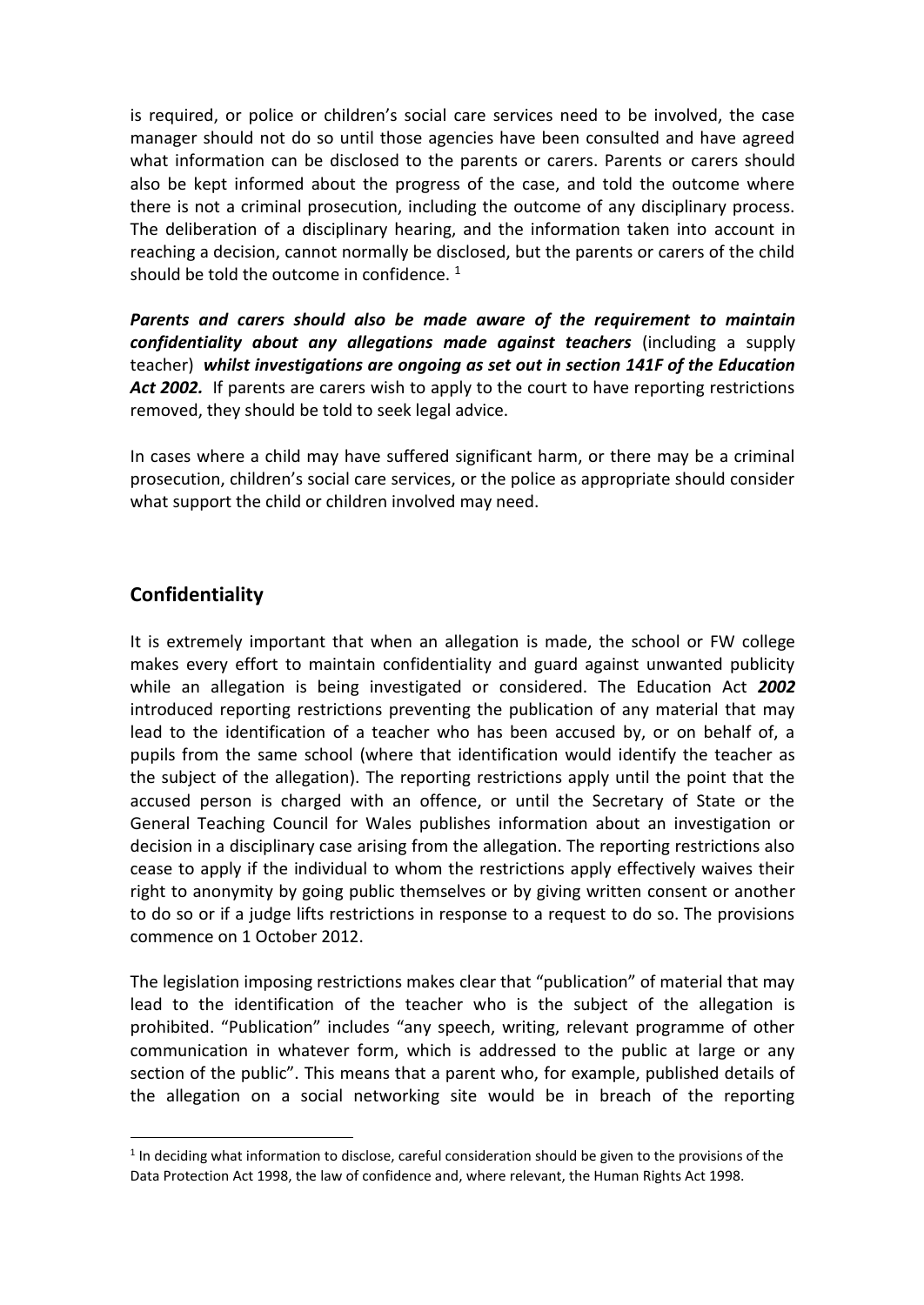restrictions (if what was published could lead to the identification of the teacher (including a supply teacher) by members of the public).

In accordance *with the Authorised Professional Practice published by the College of*  **Policing in May 2017** the police will not normally provide any information to the press or media that might identify an individual who is under investigation, unless and until the person is charged with a criminal offence. (In exceptional cases where the police would like to depart from that rule, e.g. an appeal to trace a suspect, they must apply to a magistrates' court to request that report restrictions be lifted).

The case manager should take advice from the LADO, police and children's social care services to agree the following:

- Who needs to know and, importantly, exactly what information can be shared;
- How to manage speculation, leaks and gossip;
- What, if any information can be reasonably given to the wider community to reduce speculation;

How to manage press interest if and when it should arise.

#### *Managing the situation and exit arrangements*

## *Resignation and 'compromise agreements'*

*If the accused person resigns, or ceases to provide their services, this should not prevent an allegation being followed up in accordance with this guidance. A referral to the DBS must be made, if the criteria are met – see Keeping Children Safe in Education September 2020 , part 4. Schools and sixth form colleges must also consider whether a referral to the TRA is appropriate - see Keeping Children Safe in Education September 2020, part 4. If the accused person resigns or their services cease to be used and the criteria are met, it will not be appropriate to reach a settlement/compromise agreement. Any settlement/compromise agreement that would prevent a school or college from making a DBS referral even though the criteria for referral are met, is likely to result in a criminal offence being committed. This is because the school or college would not be complying with its legal duty to make the referral.* 

*It is important that every effort is made to reach a conclusion in all cases of allegations bearing on the safety or welfare of children, including any in which the person concerned refuses to cooperate with the process. Wherever possible, the accused should be given a full opportunity to answer the allegation and make representations about it. But the process of recording the allegation and any supporting evidence, and reaching a judgement about whether it can be substantiated on the basis of all the information*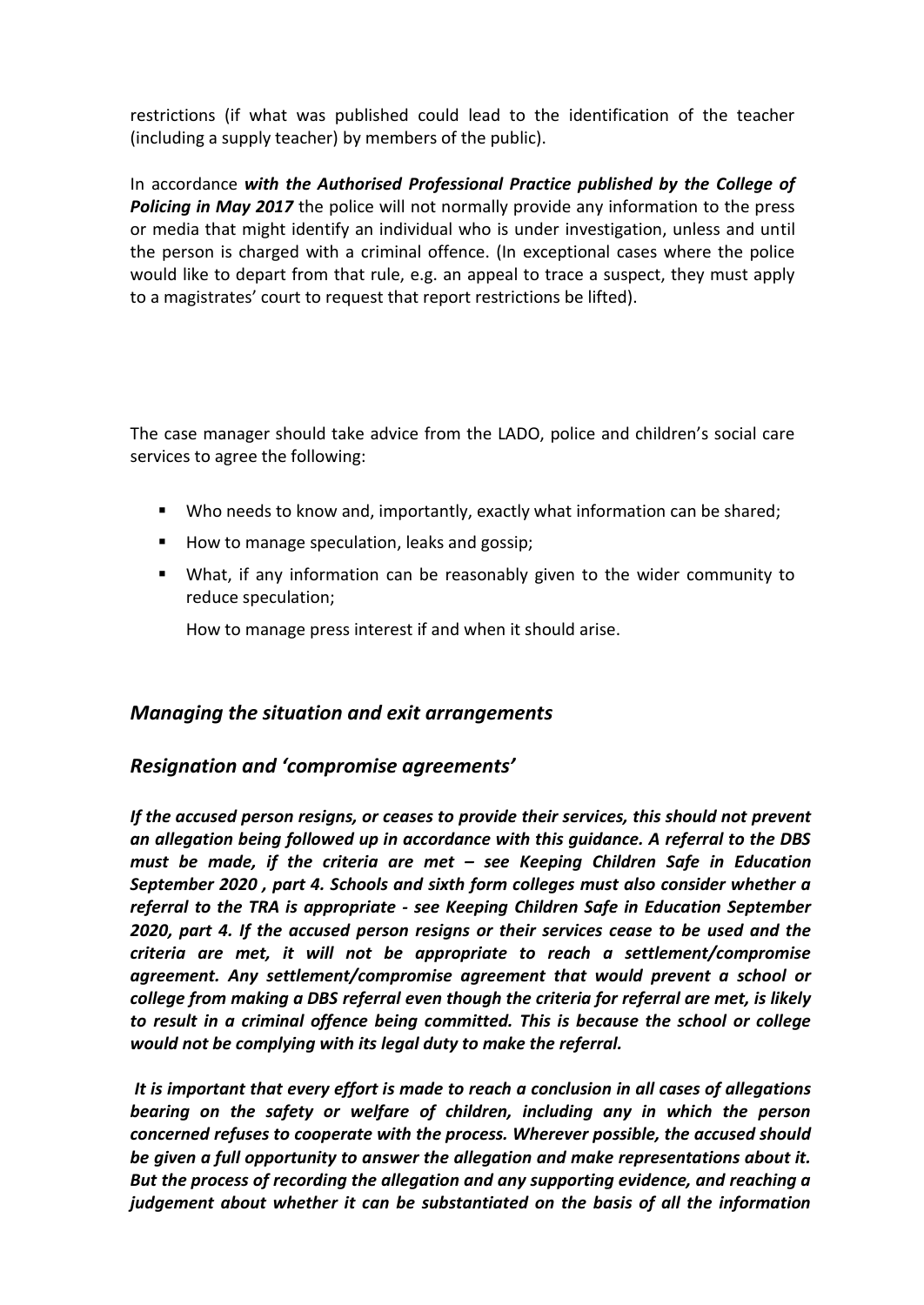*available, should continue even if that cannot be done or the accused does not cooperate. It may be difficult to reach a conclusion in those circumstances, and it may not be possible to apply any disciplinary sanctions if a person's period of notice expires before the process is complete, but it is important to reach and record a conclusion wherever possible.* 

*'Settlement agreements' (sometimes referred to as compromise agreements), by which a person agrees to resign if the employer agrees not to pursue disciplinary action, and both parties agree a form of words to be used in any future reference, should not be used in cases of refusal to cooperate or resignation before the person's notice period expires. Such an agreement will not prevent a thorough police investigation where that is appropriate.*

## **Record Keeping**

Details of allegations that are found to have been malicious should be removed from personnel records. However, for all other allegations, it is important that a clear and comprehensive summary of the allegation, details of how the allegation was followed up and resolved, and a note of any action taken and decisions reached, is kept on the confidential personnel file of the accused, and a copy provided to the person concerned.

The purpose of the record is to enable accurate information to be given in response to any future request for a reference, where appropriate. It will provide clarification in cases where future DBS *checks* reveal information from the police about an allegation that did not result in a criminal conviction and it will help to prevent unnecessary re- investigation if, as sometimes happens, an allegation re-surfaces after a period of time. The record should be retained at least until the accused has reached normal retirement age or for a period of 10 years from the date of the allegation if that is longer.

The Information Commissioner has published guidance on employment records in its Employment Practices Code and supplementary guidance, which provides some practical advice on employment retention.

#### **References**

Cases in which an allegation was proven to be false, unsubstantiated, unfounded or malicious should not be included in employer references. A history of repeated concerns or allegations which have all been found to be unsubstantiated, malicious etc. should also not be included in any reference. *See Keeping Children Safe in Education September 2020, part 4 for further information on references.*

#### **Timescales**

It is in everyone's interest to resolve cases as quickly as possible consistent with a fair and thorough investigation. All allegations must be investigated as a priority to avoid any delay. Target timescales are shown below: the time taken to investigate and resolve individual cases depends on a variety of factors including the nature, seriousness and complexity of the allegation, but these targets should be achieved in all but truly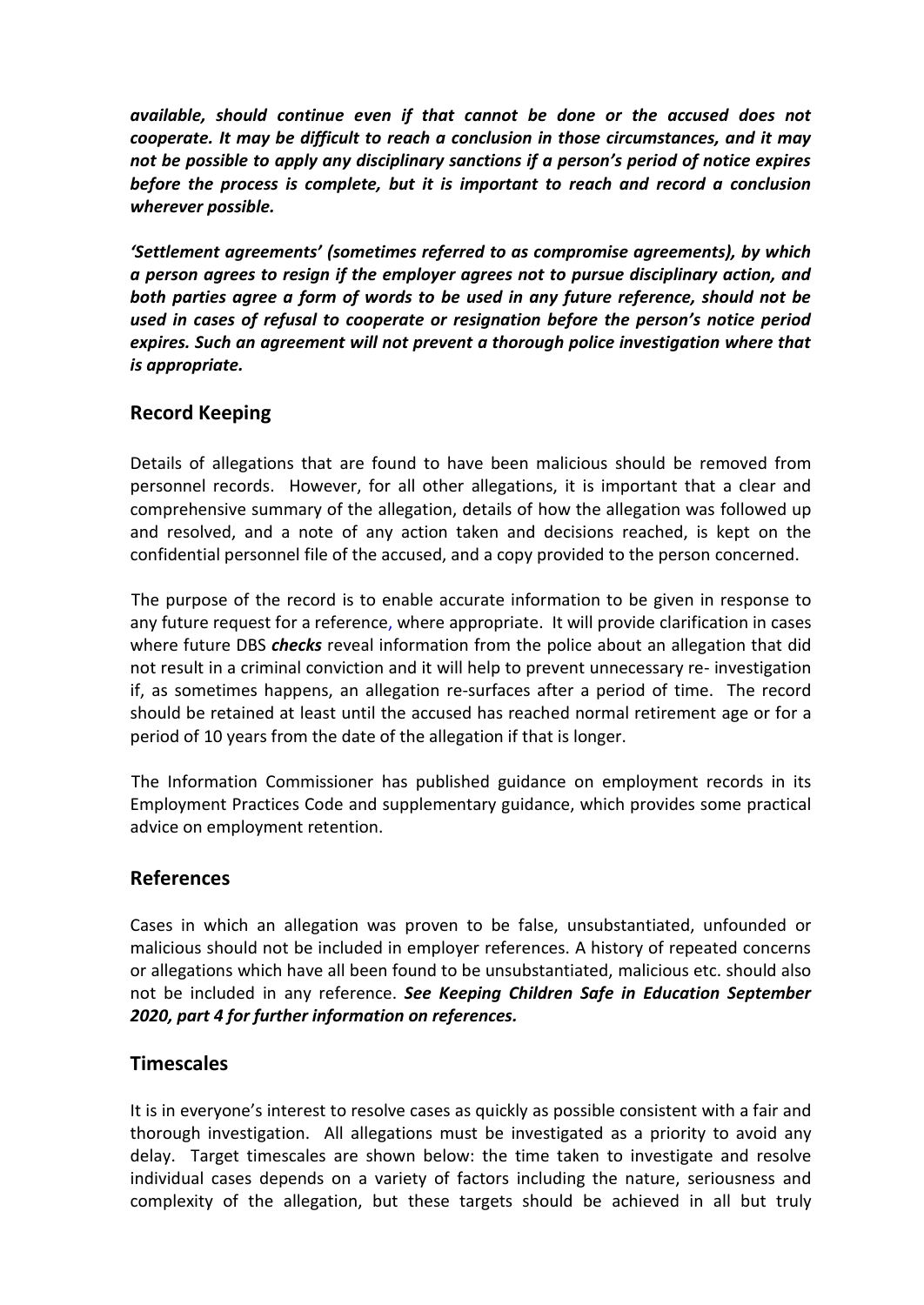exceptional cases. It is expected that 80 per cent of cases should be resolved within one month, 90 per cent within three months, and all but the most exceptional cases should be completed within 12 months.

31. For those cases where it is clear immediately that the allegation is unfounded or malicious, they should be resolved within one week. Where the initial consideration decides that the allegation does not involve a possible criminal offence it will be for the employer to deal with it, although if there are concerns about child protection, the employer should discuss with the LADO. In such cases, if the nature of the allegation does not require formal disciplinary action, the employer should institute appropriate action within three working days. If a disciplinary hearing is required and can be held without further investigation, the hearing should be held within 15 working days.

# **Oversight and Monitoring**

The LADO has overall responsibility for oversight of the procedures for dealing with allegations; for resolving any inter-agency issues; and for liaison with the Local Safeguarding Children Board (LSCB) on the subject. The LADO will provide advice and guidance to the case manager, in addition to liaising with the police and other agencies, and monitoring the progress of cases to ensure that they are dealt with as quickly as possible consistent with a thorough and fair process. Reviews should be conducted at fortnightly or monthly intervals, depending on the complexity of the case.

Police forces should also identify officers who will be responsible for:

- Liaising with the LADO;
- taking part in the strategy discussion of initial evaluation;
- subsequently reviewing the progress of those cases in which there is a police investigation
- sharing information on completion of the investigation or any prosecution

If the strategy discussion or initial assessment decides that a police investigation is required, the police should also set a target date for reviewing the progress of the investigation and consulting the Crown Prosecution Service (CPS) about whether to: charge the individual; continue to investigate; or close the investigation. Wherever possible, that review should take place no later than four weeks after the initial evaluation. Dates for subsequent reviews, ideally at fortnightly intervals, should be set at the meeting if the investigation continues.

## **Suspension**

The possible risk of harm to children posed by an accused person should be evaluated and managed in respect of the child(ren) involved in the allegations. In some rare cases that will require the case manager to consider suspending the accused until the case is resolved. Suspension must not be an automatic response when an allegation is reported; all options to avoid suspension should be considered prior to taking that step. If the case manager is concerned about the welfare of other children in the community or the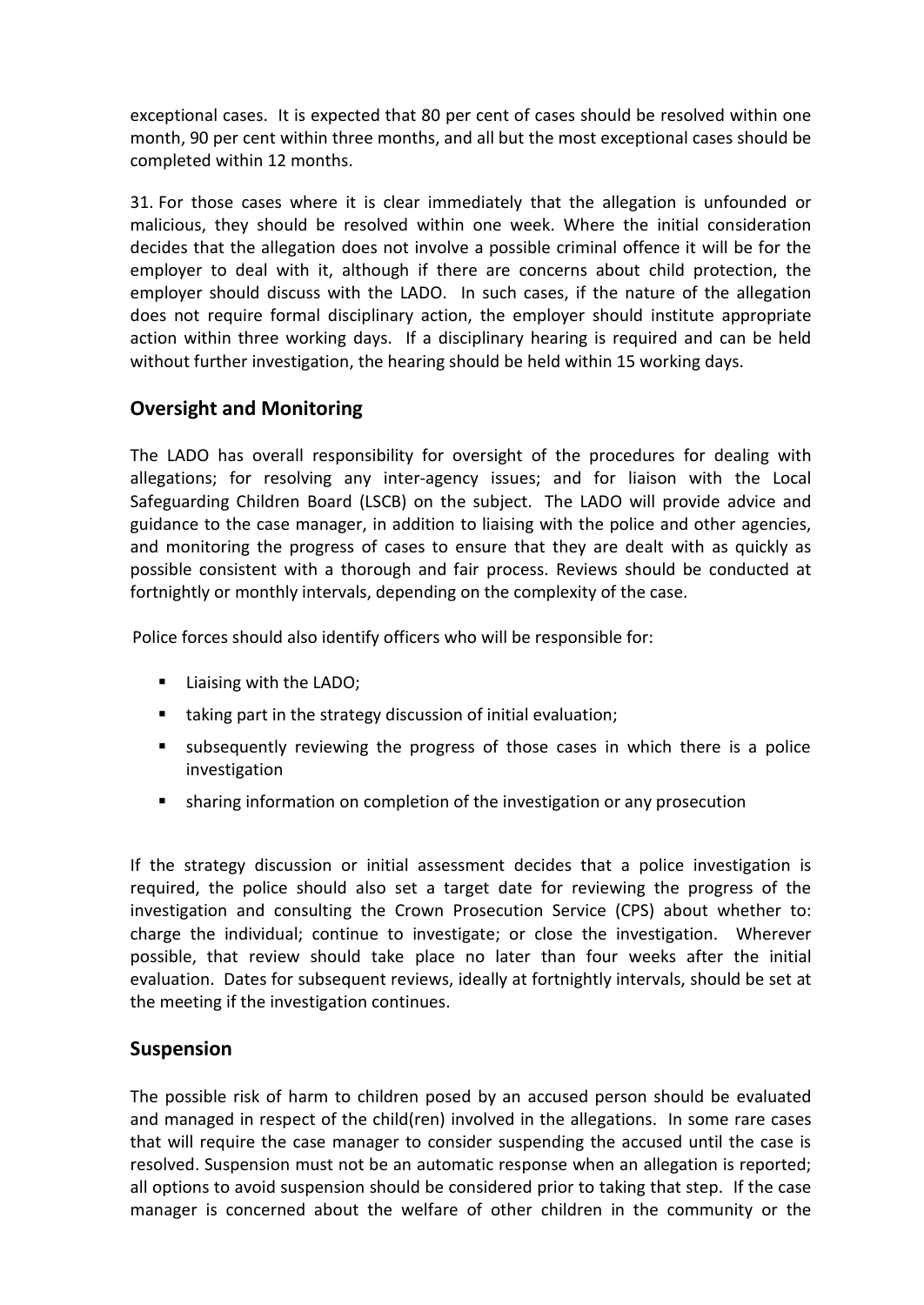teacher's family, those concerns should be reported to the LADO or police. But suspension is highly unlikely to be justified on the basis of such concerns alone.

Suspension should be considered only in a case where there is cause to suspect a child or other children at the school or FE college is/are at risk of significant harm or the case is so serious that it might be grounds for dismissal. However, a person should not be suspended automatically: the case manager must consider carefully whether the circumstances warrant suspension from contact with children at the school or FE college or until the allegation is resolved, and may wish to seek advice from their personnel adviser and the LADO*. In cases where the school or sixth form college is made aware that the Secretary of State has made an interim prohibition order in respect of an individual who works at the school or sixth form college, immediate action should be taken to ensure the individual does not carry out work in contravention of the order, i.e. pending the findings of the TRA investigation, the individual must not carry out teaching work.*

The case manager should also consider whether the result that would be achieved by immediate suspension could be obtained by alternative arrangements. In many cases an investigation can be resolved quickly and without the need for suspension. If the LADO, police and children's social care services have no objections to the member of staff continuing to work during the investigation, the case manager should be as inventive as possible to avoid suspension. Based on assessment of risk, the following alternatives should be considered by the case manager before suspending a member of staff:

- redeployment within the school of college so that the individual does not have direct contact with the child of children concerned;
- providing an assistant to be present when the individual has contact with children;
- redeploying to alternative work in the school or college so the individual does not have unsupervised access to children;
- moving the child or children to classes where they will not come into contact with the member of staff, making it clear that this is not a punishment and parents have been consulted; or
- temporarily redeploying the member of staff to another role in a different location, for example to an alternative school or college or work for the local authority or academy trust.

These alternatives allow time for an informed decision regarding the suspension and possibly reduce the initial impact of the allegation. This will, however, depend upon the nature of the allegation. The case manager should consider the potential permanent professional reputational damage to employees that can result from suspension where an allegation is later found to be unsubstantiated, unfounded or maliciously intended.

If immediate suspension is considered necessary, the rationale and justification for such a course of action should be agreed and recorded by both the case manager and the LADO. This should also include what alternatives to suspension have been considered and why they were rejected.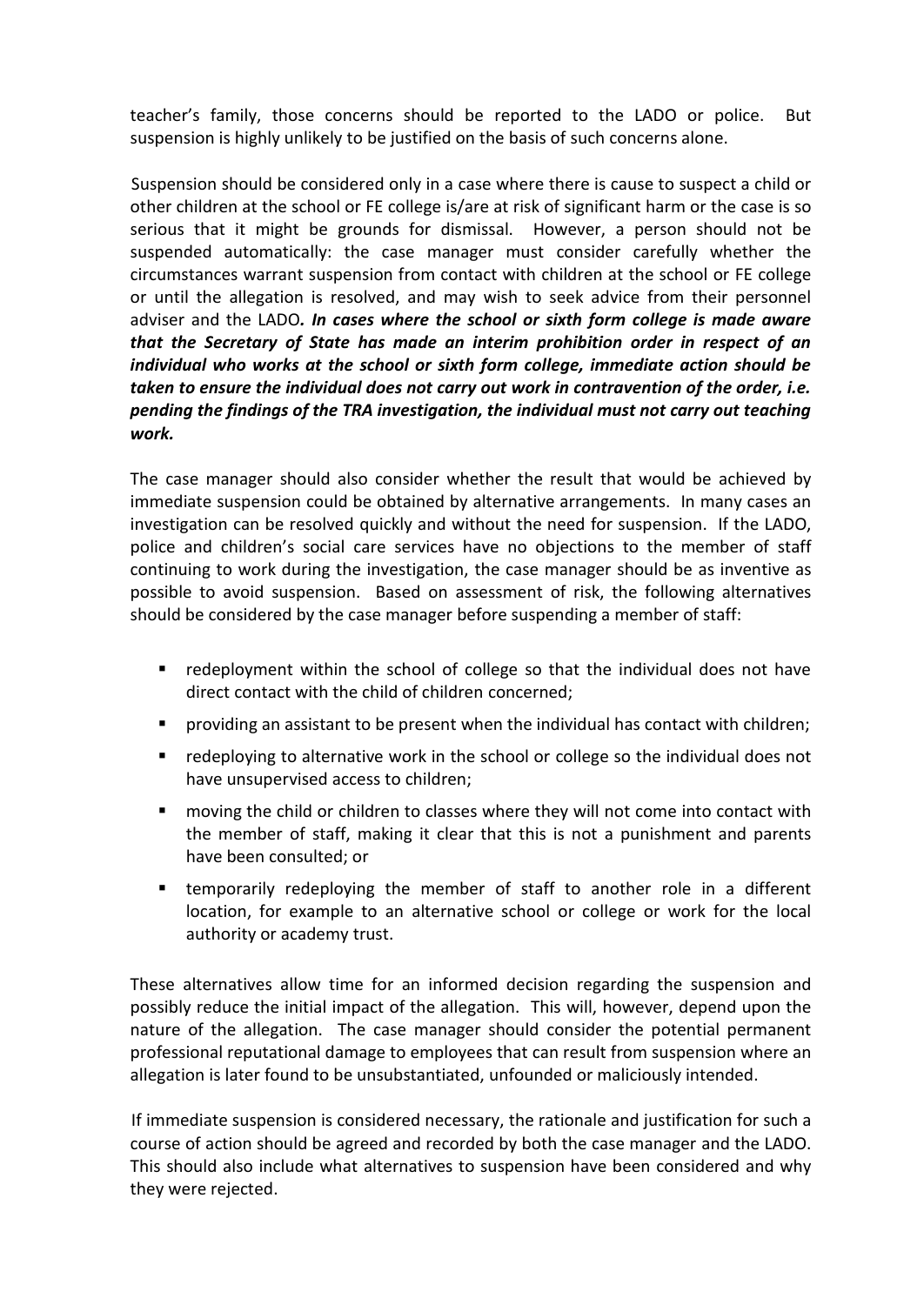Where it has been deemed appropriate to suspend the person, written confirmation should be dispatched within one working day, giving as much detail as appropriate for the reasons for the suspension. It is not acceptable for an employer to leave a person who has been suspended without any support. The person should be informed at the point of their suspension who their named contact is within the organisation and provided with their contact details.

Children's social care services or the police cannot require the case manager to suspend a member of staff or a volunteer, although they should give appropriate weight to their advice. The power to suspend is vested in the proprietor of the school, or the governing body of the school or FE college who are the employers of staff at the school or FE college. However, where a strategy discussion or initial evaluation concludes that there should be enquiries by the children's social care services and/or an investigation by the police, the LADO should canvass police and children's social care services for views about whether the accused member of staff needs to be suspended from contact with children in order to inform the school or FE college consideration of suspension. Police involvement does not make it mandatory to suspend a member of staff; this decision should be taken on a case-by-case basis having undertaken a risk assessment.

# **Information Sharing**

In a strategy discussion or the initial evaluation of the case, the agencies involved should share all relevant information they have about the person who is the subject of the allegation, and about the alleged victim.

Where the police are involved, wherever possible the employer should ask the police to obtain consent from the individuals involved to share their statements and evidence for use in the employer disciplinary process. This should be done as their investigation proceeds and will enable the police to share relevant information without delay at the conclusion of their investigation or any court case.

Children's social care services should adopt a similar procedure when making enquiries to determine whether the child or children named in the allegation are in need of protection or services, so that any information obtained in the course of those enquiries which is relevant to a disciplinary case can be passed to the employer without delay.

## *Specific Actions*

## **Action following a criminal investigation or a prosecution**

The *police should* inform the employer and LADO immediately when a criminal investigation and any subsequent trial is complete, or if it is decided to close an investigation without charge, or not to continue to prosecute the case after person has been charged. In those circumstances the LADO should discuss with the case manager whether any further action, including disciplinary action, is appropriate and, if so, how to proceed. The information provided by the police and/or children's social care services should inform that decision. The options will depend on the circumstances of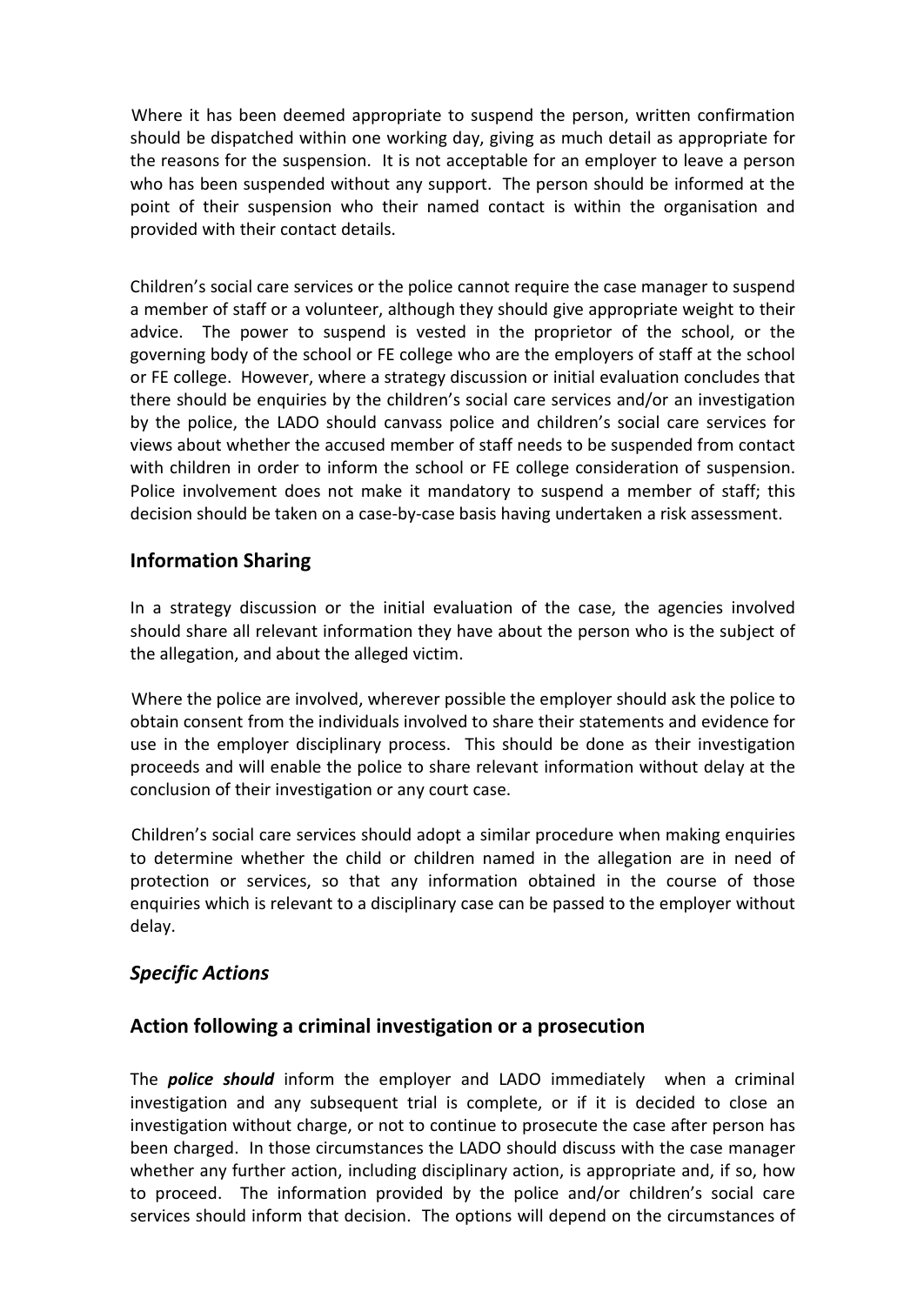the case and the consideration will need to take into account the result of the police investigation or the trial, as well as the different standard of proof required in disciplinary and criminal proceedings.

#### **Action on conclusion of a case**

If the allegation is substantiated and the person is dismissed or the employer ceases to use the person's services, or the person resigns or otherwise ceases to provide his or her services, the LADO should discuss with the case manager and their personnel adviser *whether the school or College will decide to make a referral to the DBS for consideration of whether inclusion on the barred lists is required; and, in the case of a member of teaching staff at a school or sixth form college, whether to refer the matter to the TRA to consider prohibiting the individual from teaching.*

*There is a legal requirement for employers to make a referral to the ISA where they think that an individual has engaged in conduct (including inappropriate sexual conduct) that harmed (or is likely to harm) a child; or if a person otherwise poses a risk of harm to a child. See Keeping Children Safe in Education September 2018, part 4*

Where it is decided on the conclusion of a case that a person who has been suspended can return to work, the case manager should consider how best to facilitate that. Most people will benefit from some help and support to return to work after a stressful experience. Depending on the individual's circumstances, a phased return and/or the provision of a mentor to provide assistance and support in the short term may be appropriate. The case manager should also consider how the person's contact with the child or children who made the allegation can best be managed if they are still a pupil at the school or FE college.

## **Action in respect of** *malicious or unsubstantiated* **allegations**

If an allegation is determined to be *unsubstantiated* or malicious, the LADO should refer the matter to the children's social care services to determine whether the child concerned is in need of services, or may have been abused by someone else. If an allegation is shown to be deliberately invented or malicious, the headteacher, principal or proprietor should consider whether any disciplinary action is appropriate against the pupil who made it; or whether the police should be asked to consider if action might be appropriate against the person responsible, even if he or she was not a pupil.

#### **Learning Lessons**

At the conclusion of a case in which an allegation is substantiated, the LADO should review the circumstances of the case with the case manager to determine whether there are any improvements to be made to the school's procedures or practice to help prevent similar events in the future. This should include issues arising from the decision to suspend the member of staff, the duration of the suspension and whether or not suspension was justified. Lessons should also be learnt from the use of suspension when